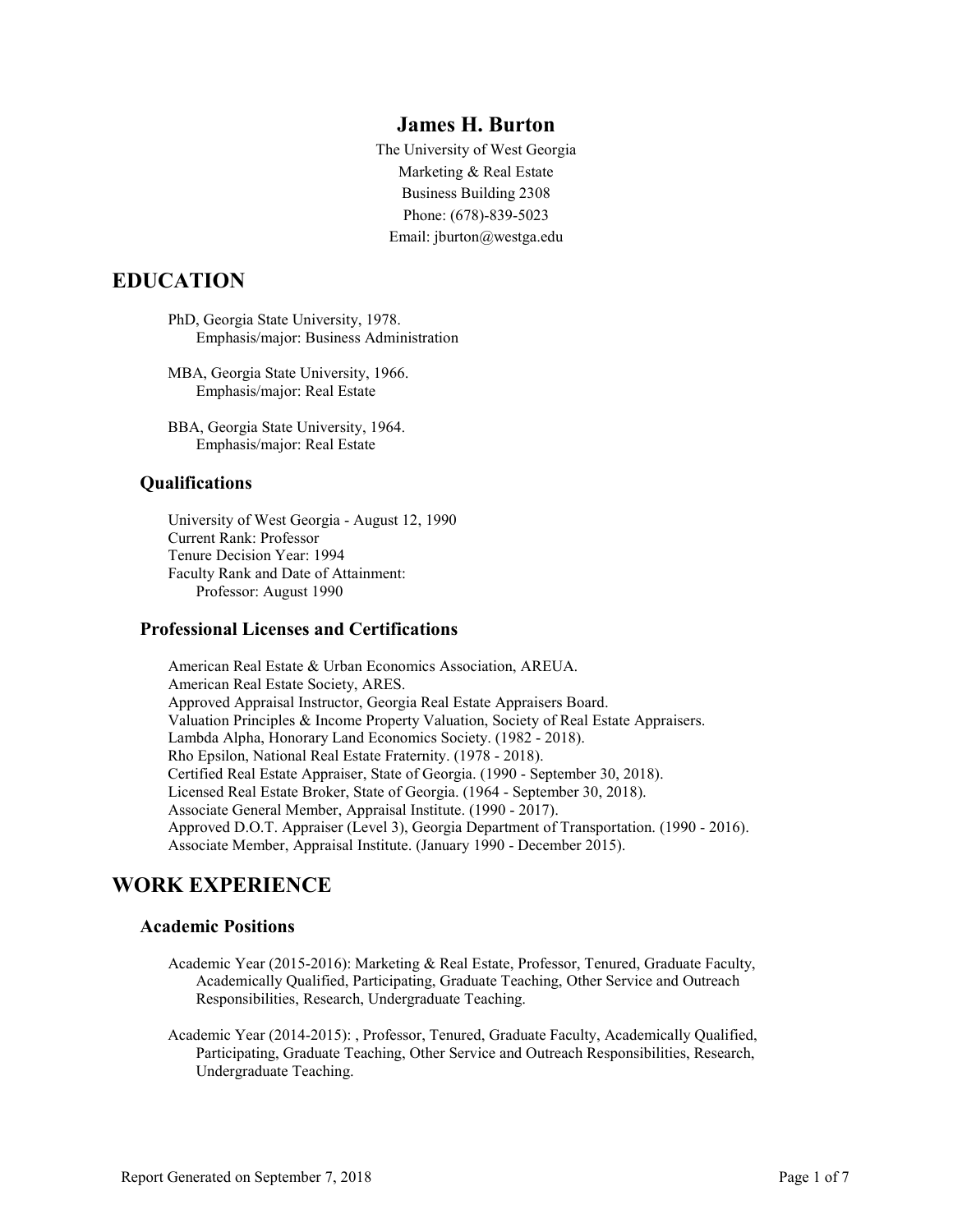- Academic Year (2013-2014): , Professor, Tenured, Graduate Faculty, Academically Qualified, Participating, Graduate Teaching, Other Service and Outreach Responsibilities, Research, Undergraduate Teaching.
- Academic Year (2012-2013): , Professor, Tenured, Graduate Faculty, Academically Qualified, Participating, Graduate Teaching, Other Service and Outreach Responsibilities, Research, Undergraduate Teaching.

### **Professional Positions**

### **Academic**

Adjunct Professor, Clark Atlanta University. (1987 - 1990). Adjunct Professor, Temple University. (1983 - 1986). Associate Professor, University of Southern Mississippi. (August 1975 - May 1982). Adjunct Instructor, Georgia State University. (1966 - 1974).

### **Military**

1st Lieutenant, USAR. (1963 - 1968). Lance Corporal, USMCR. (1958 - 1963).

### **Professional**

President, Burton Appraisal Group, Inc. (1989 - 2020). Appraiser, Pritchett, Ball and White. (1986 - 1988). President, Kastle Security Systems. (1982 - 1986). President, Burton, Sattele and Associates. (1973 - 1975). Vice President, Ackerman and Company. (1972 - 1973). Vice President, Selig Enterprises, Inc. (1968 - 1972). Commercial Loan Officer, Scott Hudgens Realty & Mortgage. (1964 - 1967). Assistant to the President, The Massell Companies. (1962 - 1964).

# **Teaching Experience**

### **The University of West Georgia**

MKTG 3801, Fall 2013, 2 sections. MKTG 3801, Summer 2013, 1 section. MKTG 3801, Fall 2014, 2 sections. MKTG 3801, Spring 2014, 1 section. MKTG 3801, Summer 2014, 1 section. MKTG 3801, Fall 2015, 2 sections. MKTG 3801, Spring 2015, 1 section. MKTG 3801, Summer 2015, 1 section. MKTG 3801, Fall 2016, 4 sections. MKTG 3801, Spring 2016, 1 section. MKTG 3801, Summer 2016, 2 sections. MKTG 3801, Fall 2017, 2 sections. MKTG 3801, Spring 2017, 1 section. MKTG 3801, Summer 2017, 1 section. MKTG 3801, Spring 2018, 1 section. MKTG 3805, Summer 2013, 1 section. MKTG 3805, Summer 2014, 1 section. MKTG 3805, Fall 2015, 1 section.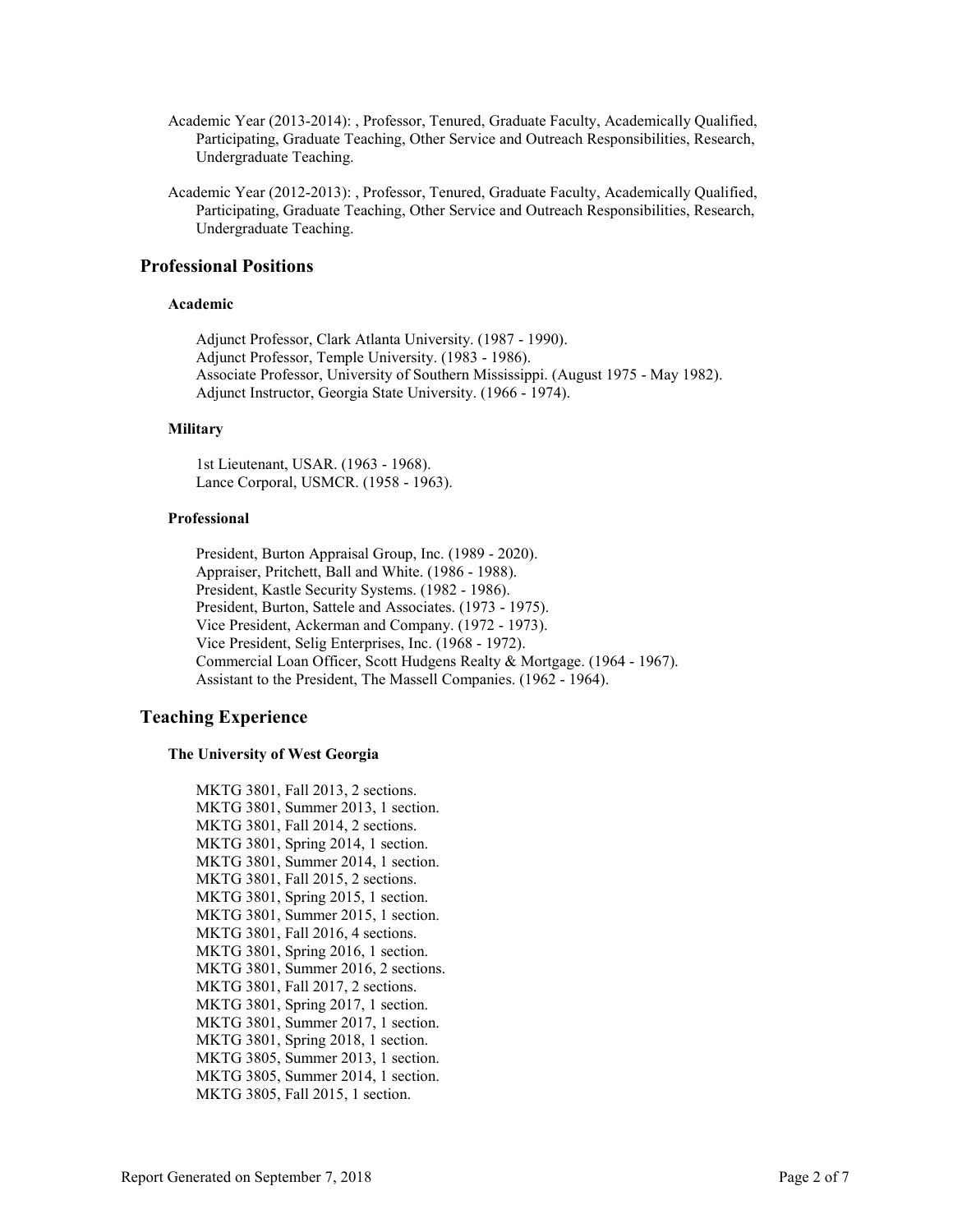MKTG 3805, Summer 2015, 1 section. MKTG 3805, Fall 2016, 1 section. MKTG 3805, Spring 2016, 1 section. MKTG 3805, Summer 2016, 1 section. MKTG 3805, Fall 2017, 1 section. MKTG 3805, Spring 2017, 1 section. MKTG 3805, Spring 2018, 1 section. MKTG 4805, Fall 2014, 1 section. MKTG 4805, Summer 2014, 1 section. MKTG 4805, Spring 2015, 1 section. MKTG 4805, Summer 2015, 1 section. MKTG 4805, Summer 2016, 1 section. MKTG 4805, Summer 2017, 1 section. MKTG 4886, Spring 2017, 1 section. MKTG 5805, Summer 2017, 1 section. RELE 3701, Fall 2013, 2 sections. RELE 3701, Summer 2013, 1 section. RELE 3701, Fall 2014, 2 sections. RELE 3701, Spring 2014, 1 section. RELE 3701, Summer 2014, 1 section. RELE 3701, Fall 2015, 2 sections. RELE 3701, Spring 2015, 1 section. RELE 3701, Summer 2015, 1 section. RELE 3701, Fall 2016, 4 sections. RELE 3701, Spring 2016, 1 section. RELE 3701, Summer 2016, 2 sections. RELE 3701, Fall 2017, 2 sections. RELE 3701, Spring 2017, 1 section. RELE 3701, Summer 2017, 1 section. RELE 3701, Spring 2018, 1 section. RELE 3705, Summer 2013, 1 section. RELE 3705, Summer 2014, 1 section. RELE 3705, Fall 2015, 1 section. RELE 3705, Summer 2015, 1 section. RELE 3705, Fall 2016, 1 section. RELE 3705, Spring 2016, 1 section. RELE 3705, Summer 2016, 1 section. RELE 3711, Fall 2013, 1 section. RELE 3711, Fall 2014, 1 section. RELE 3711, Fall 2015, 1 section. RELE 3711, Fall 2016, 1 section. RELE 3711, Fall 2017, 1 section. RELE 3730, Spring 2014, 1 section. RELE 3730, Spring 2015, 1 section. RELE 3730, Fall 2016, 1 section. RELE 3730, Spring 2016, 1 section. RELE 3730, Spring 2017, 1 section. RELE 3730, Spring 2018, 1 section. RELE 4705, Summer 2016, 1 section. RELE 4706, Fall 2015, 1 section. RELE 4706, Fall 2016, 2 sections. RELE 4706, Fall 2017, 2 sections. RELE 4706, Spring 2017, 1 section. RELE 4706, Summer 2017, 1 section. RELE 4706, Spring 2018, 1 section. RELE 4707, Spring 2014, 1 section.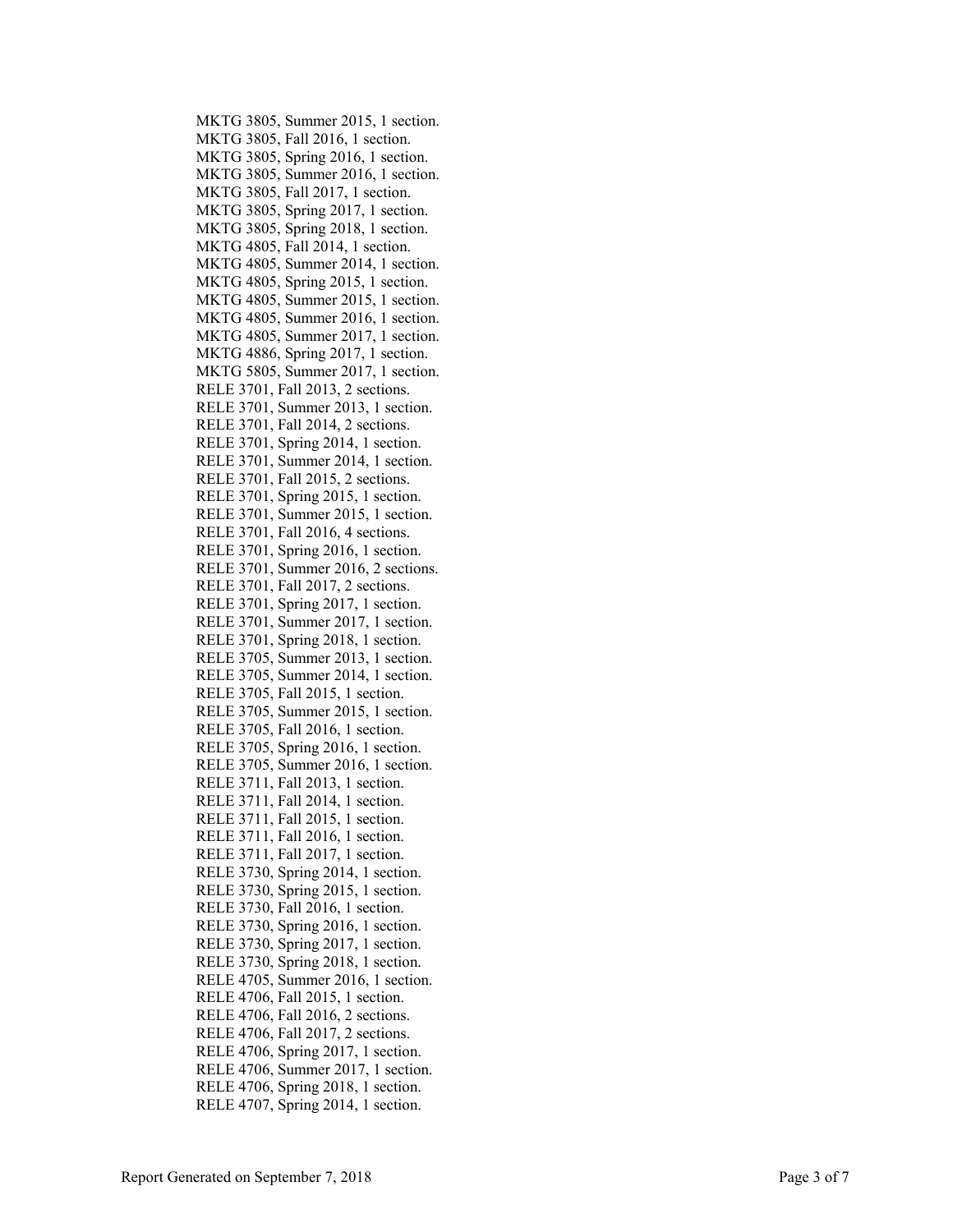RELE 4707, Spring 2015, 1 section. RELE 4707, Fall 2016, 1 section. RELE 4781, Fall 2013, 1 section. RELE 5781, Spring 2018, 1 section.

# **Consulting**

Member, Board of Directors, Universal Worship, Inc., Richmond,VA. (January 2015 - Present).

International Youth Service Projects, Religious Youth Service; Interfaith Service International, International. (1990 - 2019).

Management, Management Training, Atlanta, Mississippi & Philadelphia. (1978 - 2019).

Real Estate Consulting & Appraisal Experience, Real Estate Consulting & Appraisal Experience, Atlanta, Mississippi & Philadelphia. (1975 - Present).

Management, Leadership Academy, Carroll County Chamber of Commerce, Carrollton, GA. (1998 - 2020).

# **Non-Credit Instruction Taught**

Workshop, Carroll County Chamber of Commerce. (February 25, 2020).

Workshop, Carroll County Chamber of Commerce. (April 23, 2019).

Workshop, Carroll County Chamber of Commerce. (February 26, 2019).

Workshop, Carroll County Chamber of Commerce. (April 24, 2018).

Workshop, Carroll County Chamber of Commerce. (February 27, 2018).

Seminar, Student Rotaract Club. (January 25, 2018).

Workshop, Carroll County Chamber of Commerce. (April 25, 2017).

Workshop, Carroll County Chamber of Commerce. (February 21, 2017).

Workshop, Carroll County Chamber of Commerce 2015 Leadership Academy. (May 12, 2015).

Workshop, Carroll County Chamber of Commerce 2015 Leadership Academy. (February 17, 2015).

Seminar, Walmart.com Managers. (February 10, 2015).

Workshop, Carroll County Chamber of Commerce. (May 6, 2014).

Workshop, Carroll County Chamber of Commerce. (February 18, 2014).

# **RESEARCH**

### **Editorial Activities**

Ad Hoc Reviewer, Papers, B-QUEST,, Applied or Integration/Application Scholarship. (January 15, 2014 - March 21, 2014).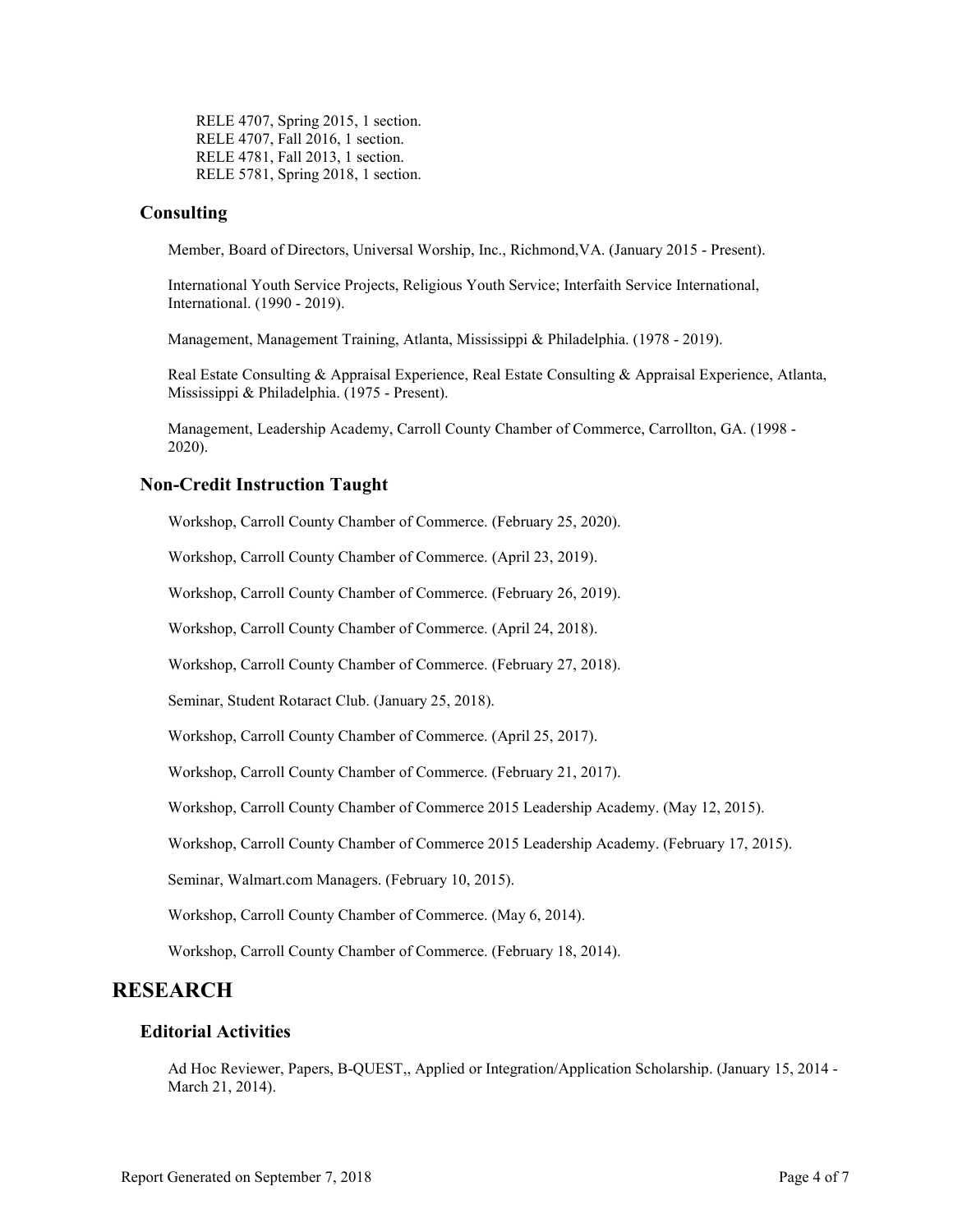### **Publications**

### **Journal Articles**

Burton, J. H., Rickard, M. K., Thoreson, C. H. (2016). Real Estate Development, Step Three of the Twelve Step Process. *B-Quest, 2016*, 10. Applied or Integration/Application Scholarship.

### **Projects Underway**

Are Professors at UWG Polically Liberal or Conservative? Draft of survey has been completed; next step is to get approval from University to administer survey.

Human Nature Meditations in Arabic My book has been translated to Chinese and now Arabic.

Investigation of the Housing Market in Georgia and the Tax Assessment Controversy This is an investigation of how housing prices in particular counties in Georgia are proof that the housing market is unfairly being assessed by tax commissioners across the state of Georgia and the implications on homeowners and county revenue.

Real Development Revisited An analysis of how supply and demand may be estimated.

# **SERVICE**

### **Professional Activities**

#### **College**

Member, Undergraduate Curriculum Committee. (January 5, 2008 - Present).

#### **International**

Program Organizer, Religious Youth Service. (June 15, 1990 - Present).

### **Member, Board of Directors, Universal Worship, Inc.**

Board of Directors, Universal Worship, Inc. (January 30, 2015 - Present).

### **Professional**

Presenter, National. (January 1, 1978 - Present).

### **Public/Community**

Member, Board of Directors, Heard County Development Authority (September 2020 – Present). Member, American Clergy Leadership Conference. (January 15, 2013 - Present). Presenter, Local. (March 15, 1990 - Present). Board of Directors, Universal Worship Board of Directors Retreat. (January 18, 2018 - January 21, 2018). Member, American Clergy Leadership Conference-Korea. (September 4, 2017 - September 10, 2017).

#### **Student Organization**

Faculty Advisor, Sigma Nu Fraternity. (January 30, 1994 - February 9, 2018).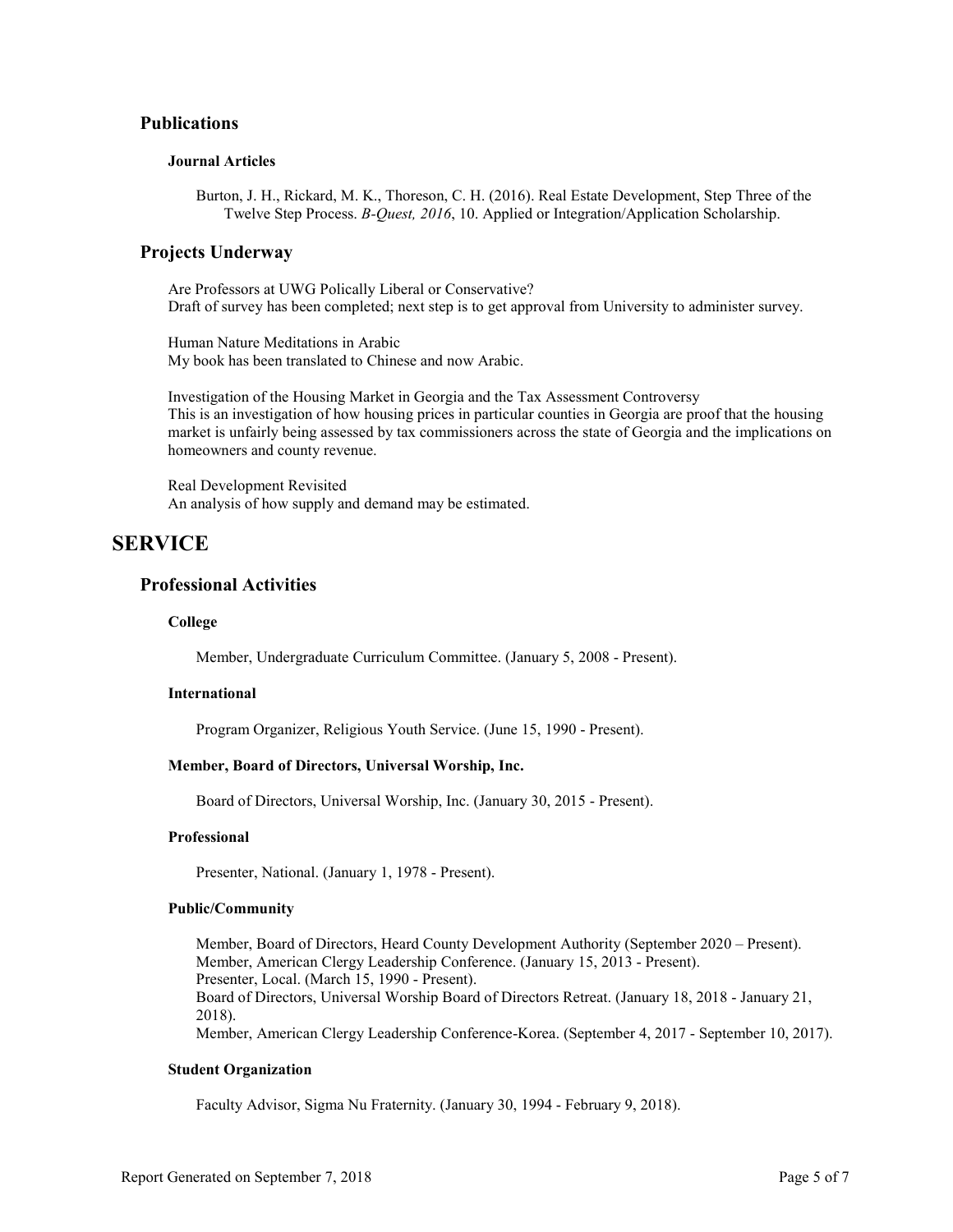#### **The University of West Georgia**

Committee Member. Member, Institutional Planning Committee. (January 8, 2018 - Present).

### **Professional Development**

### **Attended Conference**

Advanced Practices Group, Rising Tide International, Sarasota, FL. (January 30, 2018 - February 4, 2018).

Unification and Peace in Korea, American Clergy Leadership Conference, Seoul, South Korea. (September 4, 2017 - September 10, 2017).

Faith & Freedom, Faith & Freedom Coalition, Washington, DC. (June 7, 2017 - June 11, 2017).

Leadership Conference, Inayati Order, New Lebanon, NY. (March 30, 2017 - April 2, 2017).

Advanced Practices Group, Rising Tide International, Sarasota, FL. (February 1, 2017 - February 5, 2017).

Advanced Practices Group, Rising Tide International, Sarasota, FL. (February 3, 2016 - February 8, 2016).

#### **Continuing Education**

USPAP Standards Update, Daystar Academy, Moreland, GA. (August 15, 2016).

Uniform Standards of Professional Appraisal Practice, Datstar Academy, Moreland, GA. (September 8, 2014).

### **Led Workshop**

Personal Branding & Leadership, Walmart.com, Carrollton, GA. (February 10, 2015).

#### **Personal Spiritual Retreat**

40-Day Silent Retreat, Sufi Retreat Center, Amherst, Massachusetts. (July 1, 2014 - August 10, 2015).

#### **Seminar**

Dropbox and Turnitin Tools, UWG, Carrollton, GA. (May 7, 2014).

### **Workshop**

Increasing Self-Confidence, Carroll County Chamber of Commerce, Carrollton, GA. (April 24, 2018).

Improving Your Strengths, Carroll County Chamber of Commerce, Carrollton, GA. (February 27, 2018).

Building Self-Confidence, Leadership Academy, Carroll County Chamber of Commerce, Carrollton, GA. (April 25, 2017).